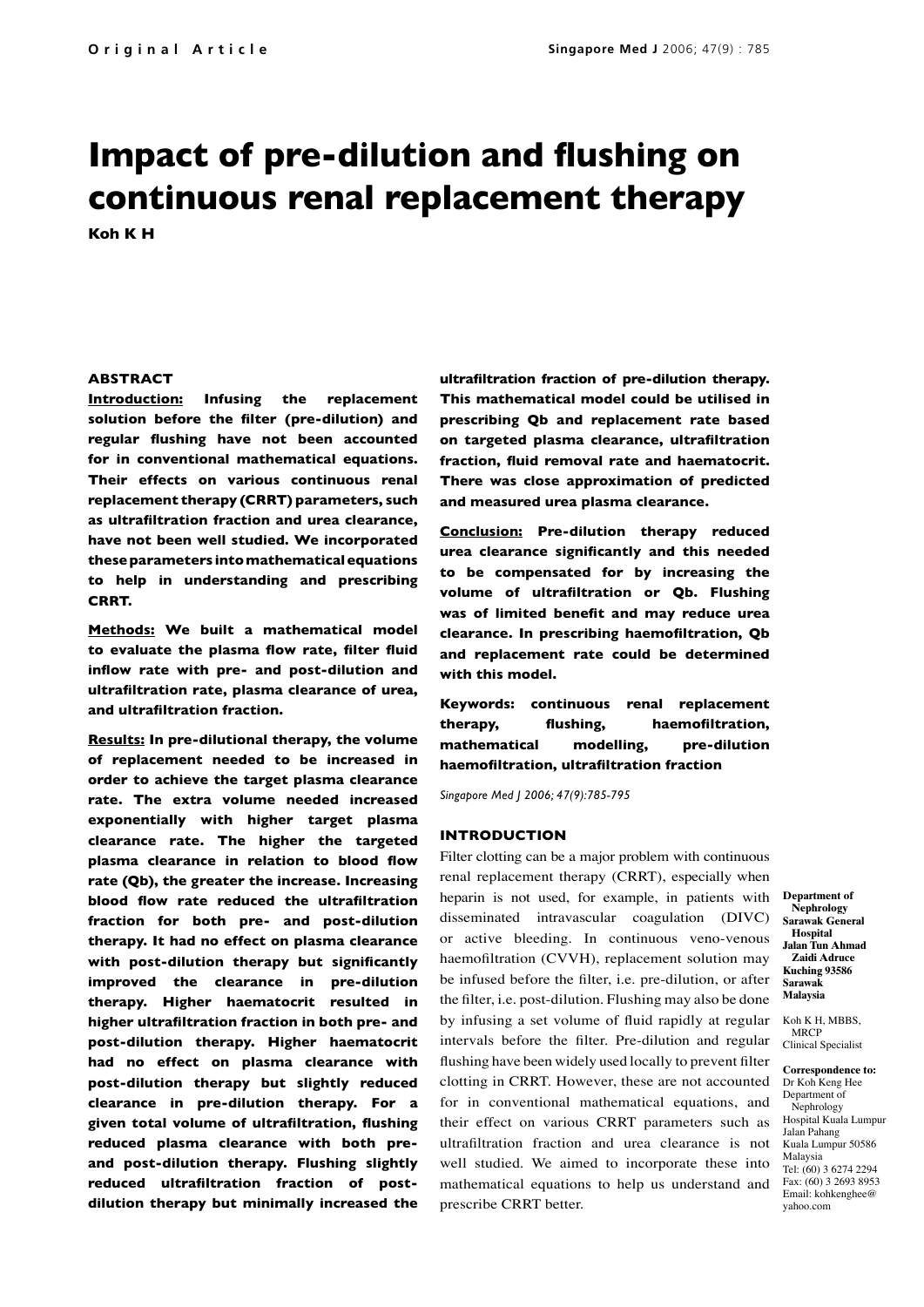| Supply haematocrit (%)                     | 30.0    | 30.0    | 30.0    | 30.0    | 30.0    | 30.0    | 30.0    | 30.0     |
|--------------------------------------------|---------|---------|---------|---------|---------|---------|---------|----------|
| Blood pump (ml/min)                        | 150.0   | 150.0   | 150.0   | 150.0   | 150.0   | 150.0   | 150.0   | 150.0    |
| Replacement rate – pre-dilution (ml/hour)  |         | 1.190.0 |         | 2.930.0 |         | 5.730.0 |         | 10,960.0 |
| Replacement rate – post-dilution (ml/hour) | 1.000.0 |         | 2.000.0 |         | 3,000.0 |         | 4,000.0 |          |
| Fluid removal rate (ml/hour)               | 0.0     | 0.0     | 0.0     | 0.0     | 0.0     | 0.0     | 0.0     | 0.0      |
| <b>Output: predicted</b>                   |         |         |         |         |         |         |         |          |
| Ultrafiltration fraction (%)               | 15.9    | 15.9    | 31.7    | 31.7    | 47.6    | 47.6    | 63.5    | 63.5     |
| Plasma clearance (ml/hour)                 | 1.000.0 | 1.000.9 | 2.000.0 | 1.999.9 | 3.000.0 | 3.000.7 | 4.000.0 | 4.000.5  |

## **Table I. Comparison of pre- and post-dilution replacement rate for same plasma clearance with Qb=150 ml/min.**

**Table II. Effect of Qb on ultrafiltration fraction and plasma clearance.**

| Supply haematocrit (%)                     | 30.0    | 30.0    | 30.0    | 30.0    |
|--------------------------------------------|---------|---------|---------|---------|
| Blood pump (ml/min)                        | 150.0   | 200.0   | 150.0   | 200.0   |
| Replacement rate - pre-dilution (ml/hour)  |         |         | 1.000.0 | 1,000.0 |
| Replacement rate – post-dilution (ml/hour) | 1.000.0 | 1.000.0 |         |         |
| Fluid removal rate (ml/hour)               | 0.0     | 0.0     | 0.0     | 0.0     |
| <b>Output: predicted</b>                   |         |         |         |         |
| Ultrafiltration fraction (%)               | 15.9    | 11.9    | 13.7    | 10.6    |
| Plasma clearance (ml/hour)                 | 1.000.0 | 1.000.0 | 863.0   | 893.6   |

### **METHODS**

Formulae were developed (Appendix A) for the following:

- 1. Plasma flow rate (PFR)
- 2. Filter fluid inflow rate (FFIR)
- 3. Fluid removal rate (FRR)
- 4. Ultrafiltration rate (UF)
- 5. Plasma clearance (PC)
- 6. Ultrafiltration fraction (UFF)

In CVVH, the solute flux or clearance (C) across the membrane is the product of the ultrafiltration rate (UF) and the ratio between the concentration of the solute in the ultrafiltrate and in plasma water, i.e. the solute's sieving coefficient (S).  $C = UF \times S$ . S is equal or close to 1 for urea. Hence, for post-dilution therapy, the urea clearance equals the ultrafiltration rate.

The derivation of replacement rate in pre-dilution and post-dilution therapy with calculation based on targeted plasma clearance and fluid removal rate is shown in Appendix B. The derivation of r, ratio of post- versus pre-dilution rate to achieve the same targeted plasma clearance rate is explained in Appendix C. Both appendices D and E serve to assist in haemofiltration prescription, based on targeted plasma clearance, ultrafiltration fraction,

and fluid removal rate. The derivation of calculated plasma flow rate from targeted plasma clearance and ultrafiltration fraction is demonstrated in Appendix D. The derivation of pre-dilution replacement rate based on targeted plasma clearance, ultrafiltration fraction and fluid removal rate are shown in Appendix E. The effect of flushing on plasma clearance and ultrafiltration fraction in mathematical model is shown in Appendix F.

The Microsoft Excel programme was used to calculate the ultrafiltration fraction and urea clearance, based on various CRRT prescriptions. Different scenarios could be tested with the programme to understand the impact of blood flow rate, haematocrit (HCT), pre- and post-dilution, and flushing on ultrafiltration fraction and clearance. For a given clinical scenario, various prescriptions could be tested and adjusted to try to achieve certain targets e.g. ultrafiltration fraction of less than 20% and urea clearance of more than 35 ml/kg/hour. Eventually, a mathematical model was built to calculate the required blood flow rate (Qb) and replacement rate in order to achieve targeted plasma clearance, ultrafiltration fraction and fluid removal rate. We evaluated the predicted and measured urea clearance in the intensive care unit patients.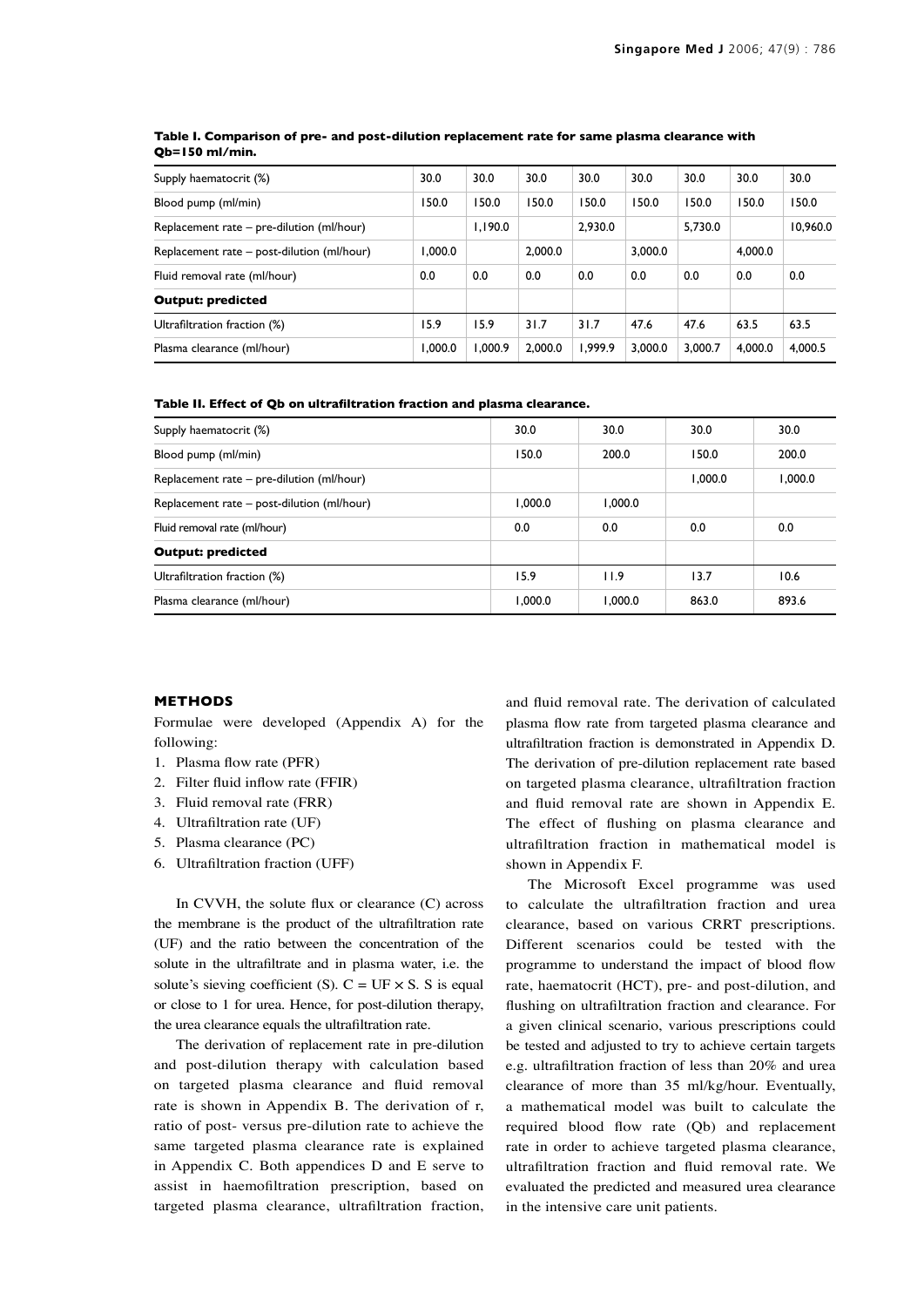

**Fig. 1** Pre- versus post-dilution replacement at various plasma clearance values (with HCT = 30% FRR = 0).

# **RESULTS**

We first evaluated the effect of pre- and post-dilution on ultrafiltration volume needed to achieve targeted plasma clearance with this invented software. In comparing the pre- and post-dilution replacement rate needed to achieve same plasma clearance of urea, a higher pre-dilution replacement rate was needed to achieve the same plasma clearance of urea as shown in the mathematical modelling (Appendix C) and the illustrations (Fig. 1 and Table I). Thus, the higher the targeted plasma clearance, the equivalent pre-dilution replacement rate had to be increased exponentially to achieve the same targeted plasma clearance.

As shown in Formula 6 of Appendix A, increasing blood flow rate reduced the ultrafiltration fraction for both pre- and post-dilution. As shown in Formula 5 of Appendix A, increasing blood flow rate significantly improved the plasma clearance in pre-dilution therapy because of the higher ratio of actual plasma flow rate to filter fluid inflow rate (PFR/FFIR) approaching 1. This was essential for large-sized patients with need of high plasma clearance rate. Increasing blood flow rate had no effect on plasma clearance with postdilution therapy (PFR/FFIR  $= 1$ ) (Table II).

 Thus, the ratio (r) of pre- and post-dilution replacement rate was reduced with increasing plasma flow rate (Figs. 1 & 2, and comparing Tables I & III). The higher the plasma flow rate, the closer r was to 1 (Fig. 2). The calculated predilution replacement rate based on Formula 10 of Appendix B is shown in Fig. 3. The pre-dilution replacement rate rose exponentially with increasing plasma clearance. This exponential rise was lesser with increasing blood flow rate.



**Fig. 2** Ratio (r) of pre- versus post-dilution replacement rate at various plasma clearance values with various Qb rates.



**Fig. 3** Pre-dilution replacement rate based on Qb with HCT = 30% and fluid removal rate  $(FRR) = 0$ .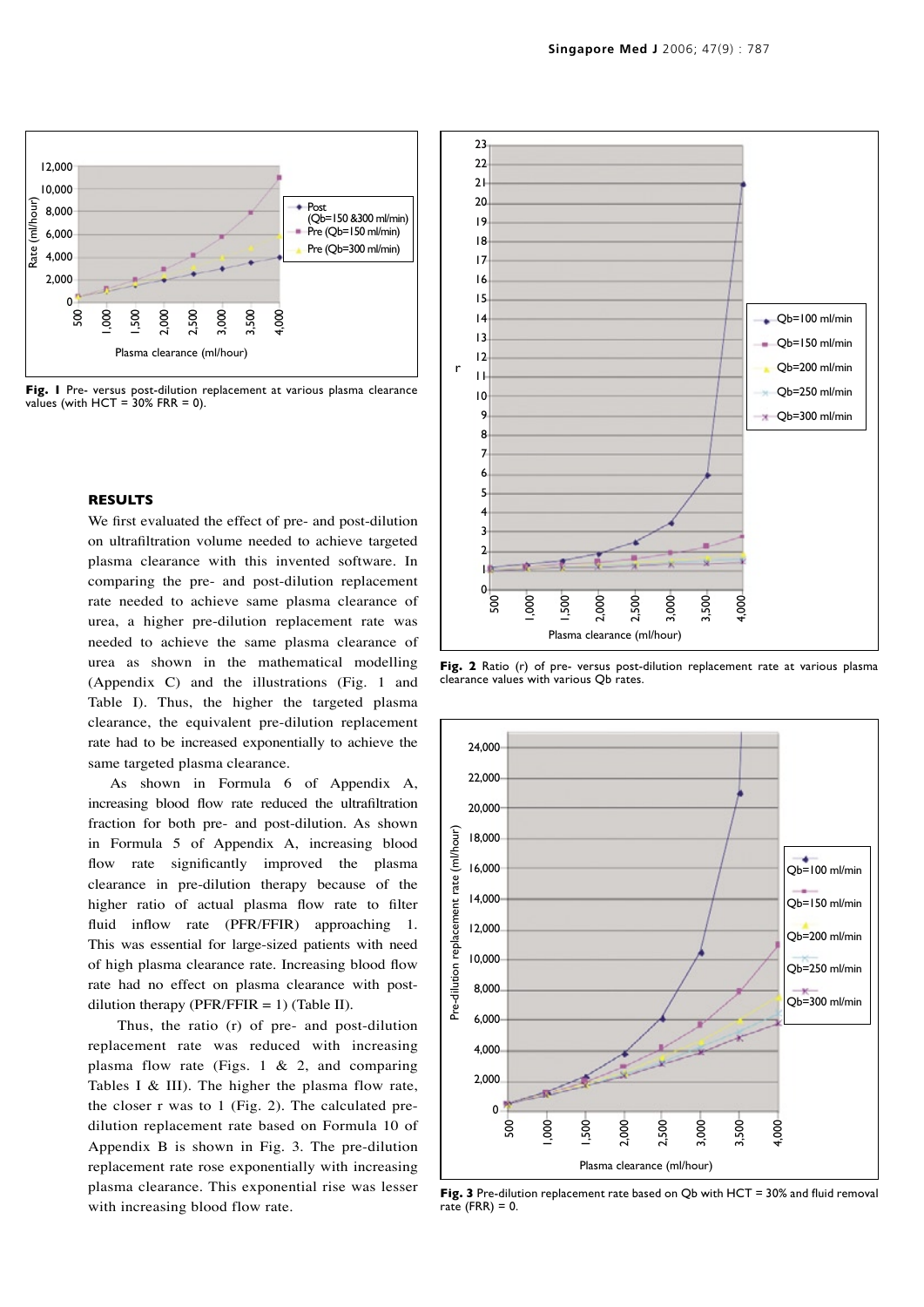| Supply haematocrit (%)                     | 30.0    | 30.0    | 30.0    | 30.0    | 30.0    | 30.0    | 30.0    | 30.0    |
|--------------------------------------------|---------|---------|---------|---------|---------|---------|---------|---------|
| Blood pump (ml/min)                        | 300.0   | 300.0   | 300.0   | 300.0   | 300.0   | 300.0   | 300.0   | 300.0   |
| Replacement rate - pre-dilution (ml/hour)  |         | 1.090.0 |         | 2.380.0 |         | 3.940.0 |         | 5,860.0 |
| Replacement rate - post-dilution (ml/hour) | 1.000.0 |         | 2.000.0 |         | 3.000.0 |         | 4,000.0 |         |
| Fluid removal rate (ml/hour)               | 0.0     | 0.0     | 0.0     | 0.0     | 0.0     | 0.0     | 0.0     | 0.0     |
| <b>Output: predicted</b>                   |         |         |         |         |         |         |         |         |
| Ultrafiltration fraction (%)               | 15.9    | 15.9    | 31.7    | 31.7    | 47.6    | 47.6    | 63.5    | 63.5    |
| Plasma clearance (ml/hour)                 | 1.000.0 | 0.000.9 | 2.000.0 | 1.999.9 | 3.000.0 | 3.000.7 | 4.000.0 | 4,000.5 |

**Table III. Comparison of pre- and post-dilution replacement rate for same plasma clearance with Qb=300 ml/min.**

**Table IV. Comparison of pre- and post-dilution replacement rate for same plasma clearance with fluid removal rate of 100 ml/hour.**

| Supply haematocrit (%)                     | 30.0    | 30.0    | 30.0    | 30.0    | 30.0    | 30.0    | 30.0    | 30.0     |
|--------------------------------------------|---------|---------|---------|---------|---------|---------|---------|----------|
| Blood pump (ml/min)                        | 150.0   | 150.0   | 150.0   | 150.0   | 150.0   | 150.0   | 150.0   | 150.0    |
| Replacement rate – pre-dilution (ml/hour)  |         | 1,070.0 |         | 2,780.0 |         | 5,540.0 |         | 10,680.0 |
| Replacement rate - post-dilution (ml/hour) | 900.0   |         | 1.900.0 |         | 2,900.0 |         | 3.900.0 |          |
| Fluid removal rate (ml/hour)               | 100.0   | 100.0   | 100.0   | 100.0   | 100.0   | 100.0   | 100.0   | 100.0    |
| <b>Output: predicted</b>                   |         |         |         |         |         |         |         |          |
| Ultrafiltration fraction (%)               | 15.9    | 15.9    | 31.7    | 31.7    | 47.6    | 47.6    | 63.5    | 63.5     |
| Plasma clearance (ml/hour)                 | 1.000.0 | 1,000.1 | 2.000.0 | 1.998.2 | 3.000.0 | 3.001.0 | 4.000.0 | 3,999.6  |

Both the calculated pre- and post-dilution replacement rate requirement altered with changes in fluid removal rate, although the ratio of preversus post-dilution replacement rate was the same (Formulae 10 & 13 of Appendix B and Table IV). Thus, in pre-dilutional therapy, the effect of fluid removal rate on reducing required replacement fluid was little in low plasma clearance, but increased to considerable amount in high plasma clearance. The ultrafiltration fraction for both the pre- and postdilution replacement therapy were equal for the same plasma clearance and same plasma flow rate in the above scenarios, as a result of relationship described in Formula 6 of Appendix A.

Higher haematocrit resulted in higher ultrafiltration fraction in both pre- and post-dilution therapy, as shown in Formula 6 of Appendix A. Higher haematocrit had no effect on plasma clearance with post-dilution therapy, as PFR/FFIR was constantly 1. Nevertheless, in pre-dilution therapy, a higher haematocrit reduced the ratio of PFR/FFIR, and thus reduced clearance in pre-dilution therapy. The reduction, however, was small (Table V).

There were interesting findings regarding the effect of flushing. Flushing reduced the actual plasma flow rate, as the supply was channelled to flushing fluid. During the conventional method of flushing, we needed to switch the blood supply to flushing fluid. We also needed to remove all flushing fluid with equal amount of fluid removal rate. For a given total volume of ultrafiltration (Appendix F), flushing reduced plasma clearance with both pre- and post-dilution therapy. For post-dilution therapy, flushing reduced the ultrafiltration fraction but the reduction was very small. For pre-dilution therapy, flushing may actually increase the ultrafiltration fraction, because of the increasing ultrafiltration rate contributed by the increasing fluid removal rate to remove flushing fluid. However, the effect was again very small (Table VI).

We next applied different scenarios to understand the influence of choice of therapy, weight and haematocrit. The need of increasing replacement rate to achieve the targeted plasma clearance and subsequently increasing the blood pump in order to decrease the ultrafiltration fraction is shown in Table VII. As a continuation from Table VII, higher replacement rate and blood pump were needed in heavier patients (Table VIII). On the other hand, patients with a higher haematocrit needed a higher blood pump in order to decrease the ultrafiltration fraction (Table IX). Besides, higher blood pump improved the plasma clearance in predilutional therapy.

It was essential to verify the above formulae with comparison of predicted and measured urea clearance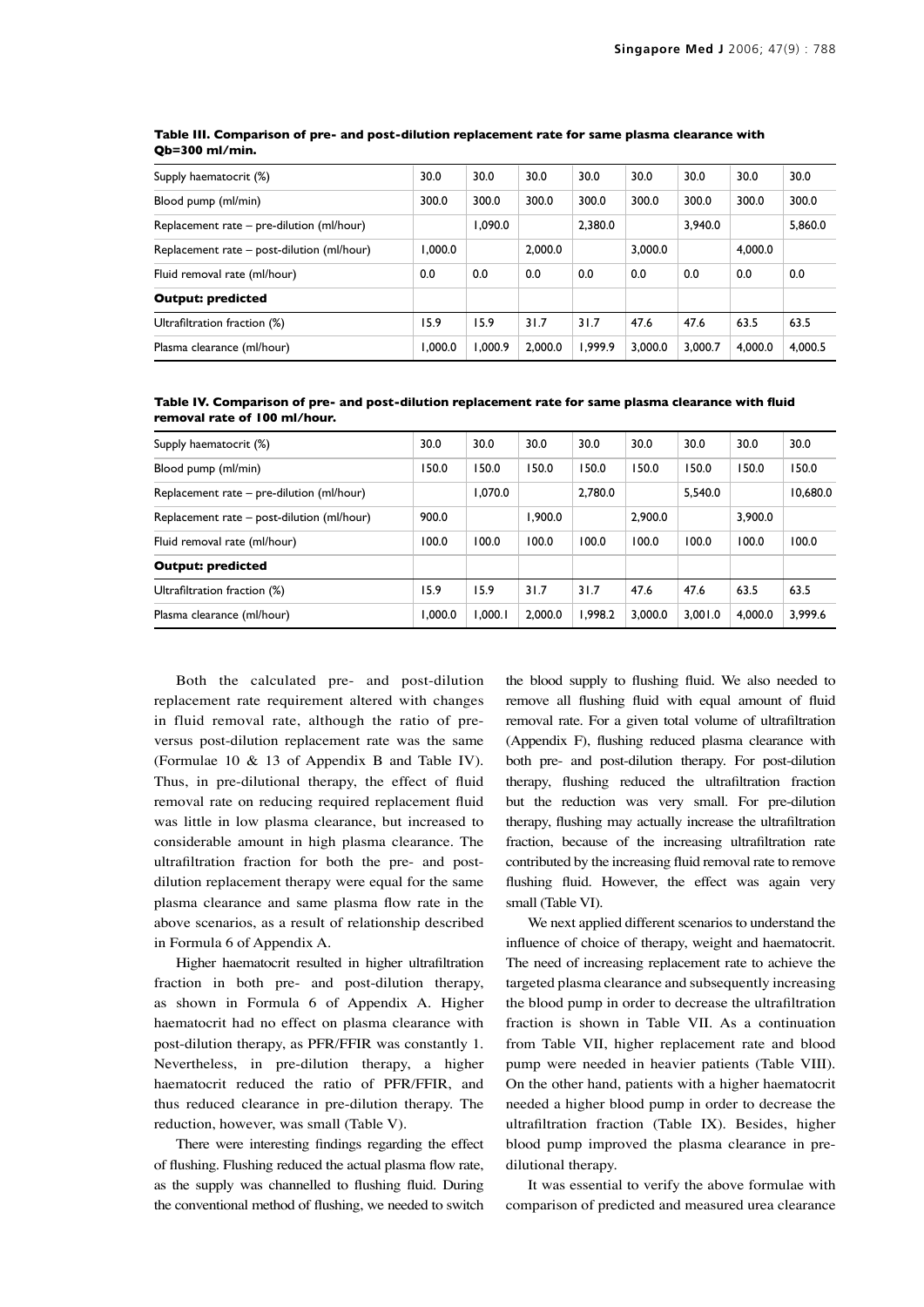| Supply haematocrit (%)                     | 20.0    | 30.0    | 20.0    | 30.0    |
|--------------------------------------------|---------|---------|---------|---------|
| Blood pump (ml/min)                        | 150.0   | 150.0   | 150.0   | 150.0   |
| Replacement rate - pre-dilution (ml/hour)  |         |         | 1.000.0 | 1.000.0 |
| Replacement rate - post-dilution (ml/hour) | 1.000.0 | 1,000.0 |         |         |
| Fluid removal rate (ml/hour)               | 0.0     | 0.0     | 0.0     | 0.0     |
| <b>Output: predicted</b>                   |         |         |         |         |
| Ultrafiltration fraction (%)               | 13.9    | 15.9    | 12.2    | 13.7    |
| Plasma clearance (ml/hour)                 | 1.000.0 | 1.000.0 | 878.0   | 863.0   |

**Table V. Effect of haematocrit on plasma clearance and ultrafiltration fraction.**

# **Table VI. Impact of flushing on plasma clearance and ultrafiltration fraction.**

| Supply haematocrit (%)                           | 30.0    | 30.0  | 30.0   | 30.0  |
|--------------------------------------------------|---------|-------|--------|-------|
| Blood pump (ml/min)                              | 150.0   | 150.0 | 150.0  | 150.0 |
| Replacement rate - pre-dilution (ml/hour)        |         |       | 1000.0 | 900.0 |
| Replacement rate - post-dilution (ml/hour)       | 1.000.0 | 900.0 |        |       |
| Flushing rate (ml/hour)                          |         | 100.0 |        | 100.0 |
| Fluid removal rate (ml/hour)                     |         | 100.0 |        | 100.0 |
| <b>Output: predicted</b>                         |         |       |        |       |
| Fluid extraction rate (minus flushing) (ml/hour) | 0.0     | 0.0   | 0.0    | 0.0   |
| Ultrafiltration fraction (%)                     | 15.9    | 15.8  | 13.7   | 13.8  |
| Plasma clearance (ml/hour)                       | 1,000.0 | 984.2 | 863.0  | 861.7 |

## **Table VII. Increasing replacement and Qb to achieve the targeted plasma clearance and ultrafiltration fraction.**

| Input                                               |              | Post- vs pre- | Increase replacement |              |               | Increase Qb |          |
|-----------------------------------------------------|--------------|---------------|----------------------|--------------|---------------|-------------|----------|
| Weight (kg)                                         | 50           | 50            | 50                   | 50           | 50            | 50          | 50       |
| Supply haematocrit (%)                              | 30           | 30            | 35                   | 35           | 30            | 30          | 30       |
| Blood pump (ml/min)                                 | 180          | 180           | 180                  | 180          | 240           | 240         | 240      |
| Pre-dilution (ml/hour)                              | 0            | 1,000         | 0                    | 2,100        | 0             | 0           | 2,100    |
| Post-dilution (ml/hour)                             | 1,000        | 0             | 2,100                | 0            | 2,100         | 1,700       | 0        |
| Fluid removal rate (ml/hour)                        | 100          | 100           | 100                  | 100          | 100           | 100         | 100      |
| <b>Output: predicted</b>                            |              |               |                      |              |               |             |          |
| Predicted venous haematocrit                        | 30.3         | 30.3          | 35.3                 | 35.3         | 30.2          | 30.2        | 30.2     |
| Ultrafiltration fraction (%)                        | 14.6         | 12.9          | 31.3                 | 24.1         | 21.8          | 17.9        | 8.1      |
| Plasma clearance (PC) (ml/hour)                     | 1,100.0      | 971.5         | 2,200.0              | 1,693.4      | 2,200.0       | 1,800.0     | 1,820.7  |
| PC/weight per hour (ml/hour/kg)                     | 22.0         | 19.4          | 44.0                 | 33.9         | 44.0          | 36.0        | 36.4     |
| Aim achieved (PC/Wt >35 ml/kg,<br>clot if UFF <20%) | PC/Wt<br>low | PC/Wt<br>low  | PCok,<br>clot        | PC/Wt<br>low | PCok,<br>clot | Achieved    | Achieved |

of CRRT in the intensive care unit setting. The above formulae were evaluated in the intensive care unit of the Sarawak General Hospital, Kuching, Malaysia, and close approximation was found between the predicted and measured urea clearance of CVVH (Table X). Eventually, we invented formulae to help in prescribing replacement rate and blood pump

rate, based on targeted plasma clearance and fluid removal rate. With Formula 15 from Appendix D, we could derive the plasma flow rate. For postdilution replacement therapy, with the Formula 13 of Appendix B, we could derive the required replacement rate for given targeted plasma clearance and fluid removal rate. While for pre-dilution replacement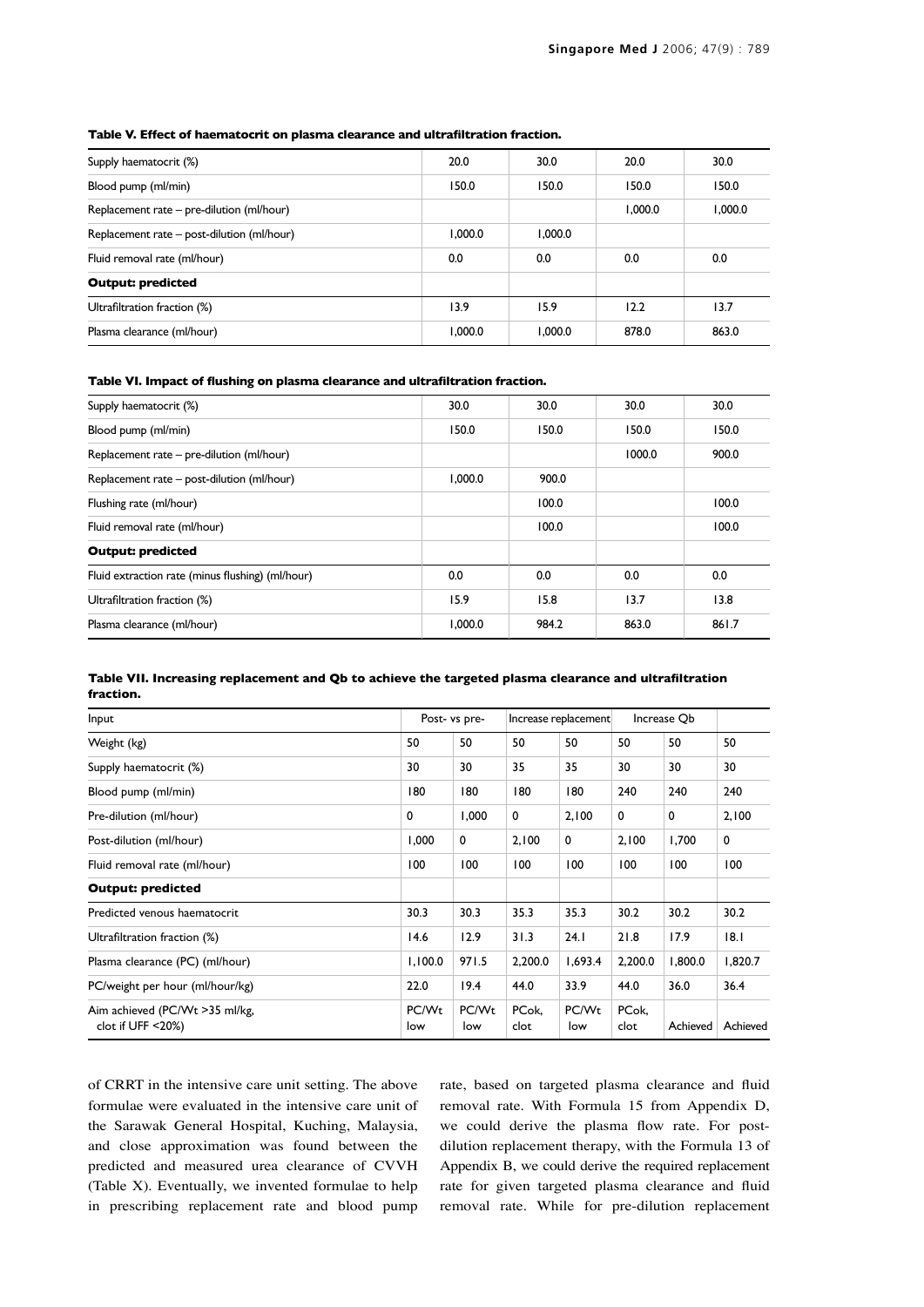| Parameter Input                                  | Higher weight |           |          | Higher Qb & replacement |
|--------------------------------------------------|---------------|-----------|----------|-------------------------|
| Weight (kg)                                      | 60            | 60        | 60       | 60                      |
| Supply haematocrit (%)                           | 30            | 30        | 30       | 30                      |
| Blood pump (ml/min)                              | 240           | 240       | 270      | 270                     |
| Pre-dilution (ml/hour)                           | 0             | 2,100     | 0        | 2,500                   |
| Post-dilution (ml/hour)                          | 1,700         | 0         | 2,000    | 0                       |
| Fluid removal rate (ml/hour)                     | 100           | 100       | 100      | 100                     |
| <b>Output: predicted</b>                         |               |           |          |                         |
| Predicted venous haematocrit                     | 30.2          | 30.2      | 30.2     | 30.2                    |
| Ultrafiltration fraction (%)                     | 17.9          | 8.1       | 18.5     | 18.8                    |
| Plasma clearance (PC) (ml/hour)                  | 1,800.0       | 1,820.7   | 2,100.0  | 2,130.3                 |
| PC/weight per hour (ml/hour/kg)                  | 30.0          | 20.3      | 35.0     | 35.5                    |
| Aim achieved (PC/Wt >35 ml/kg, clot if UFF <20%) | PC/Wt low     | PC/Wt low | Achieved | Achieved                |

**Table VIII. Increasing blood pump and replacement in heavier patients.**

therapy, with the Formula 16 from Appendix E, we could derive the required replacement rate.

#### **Illustrative example**

The following is an example of how these formulae could be utilised in the clinical scenario.

*A 50 kg patient with haematocrit of 25% was admitted with acute renal failure. Post-dilution replacement with fluid removal rate of 100 ml/hour, targeted plasma clearance of 35 ml/kg and ultrafiltration fraction of 15% was planned.*

Targeted plasma clearance is 1,750 ml/hour.

From Formula 13 of Appendix B, post-dilution replacement is calculated as 1,650 ml/hour.

From Formula 15 of Appendix D, plasma flow rate is calculated as 194 ml/min.

Thus, as from Formula 1 of Appendix A, Qb is  $194/(1 - 0.25) = 260$  ml/min.

*To find out the replacement rate required in predilution therapy in the above example:*

From Formula 16 of Appendix E, pre-dilution replacement is  $(1,750 - 100)/(1 - 0.15) = 1,941$  ml/hour.

*To find out the replacement rate required in combined pre- and post-dilution replacement therapy with equal plasma clearance contributed by both dilution:*

To halve the plasma clearance of post-dilution replacement:  $1,650/2 = 825$  ml/hour.

From Formula 9.1 of Appendix B, pre-dilution replacement is 971 ml/hour.

The above flow rate can be adjusted to the closest available flow rate in the CRRT machine.

# **DISCUSSION**

Continuous haemofiltration $(1)$  with convective solute loss has been utilised to improve the outcome of acute renal failure patients. CVVH has been shown to have better survival outcome in comparison to arterio-venous access, probably due to the more predictable blood flow<sup>(2)</sup>. Ronco et al<sup>(3)</sup> demonstrated the need of increasing ultrafiltration rate beyond at least 35 ml/hour/kg for post-dilution replacement therapy. Pre-dilutional therapy has less risk of filter clotting but reduces the clearance significantly $(4)$ . Constant effluent over plasma urea level has been observed in a previous study<sup>(5)</sup>. However, it would be essential to solve the issue of pre-dilution with a mathematical model and to quantify its effect on plasma clearance and ultrafiltration fraction(5-8).

Our model demonstrated the need for adjusting pre-dilution replacement rate in consideration of targeted plasma clearance. This was because predilution was not as volume-effective as post-dilution therapy in achieving the same target plasma clearance in terms of replacement volume rate. The filtered fluid was a mixture of plasma and replacement fluid in pre-dilution therapy, whereas in post-dilution, only the plasma was filtered. The effect of mixing became more obvious when we increased the target plasma clearance. Thus, in predilutional therapy, the volume of replacement needed to be increased exponentially, in order to achieve the same targeted plasma clearance rate of equivalent post-dilution replacement rate.

Increasing the blood flow rate reduced the ultrafiltration fraction for both pre- and post-dilution, and significantly improved the clearance in pre-dilution therapy, especially in large-sized patients with high target plasma clearance. On the other hand, increasing the blood flow rate had no effect on plasma clearance with post-dilution therapy. Fluid removal rate also affected the required replacement rate, as demonstrated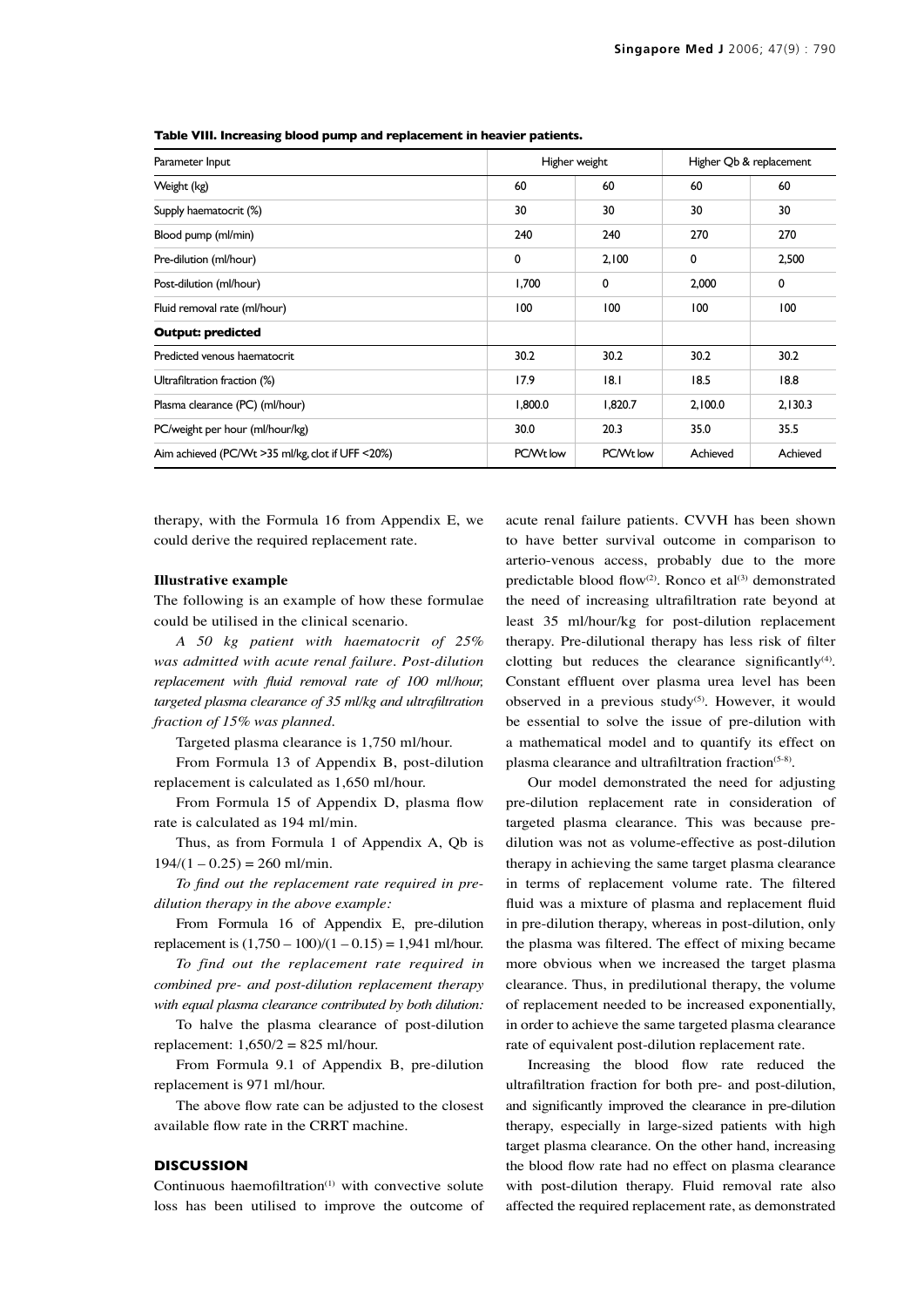| Input                                            |            | High haematocrit | Increase Ob |          |
|--------------------------------------------------|------------|------------------|-------------|----------|
| Weight (kg)                                      | 60         | 60               | 60          | 60       |
| Supply haematocrit (%)                           | 40         | 40               | 40          | 40       |
| Blood pump (ml/min)                              | 270        | 270              | 300         | 300      |
| Pre-dilution (ml/hour)                           | 0          | 2,500            | 0           | 2,500    |
| Post-dilution (ml/hour)                          | 2,000      | 0                | 2,000       | 0        |
| Fluid removal rate (ml/hour)                     | 100        | 100              | 100         | 100      |
| <b>Output: predicted</b>                         |            |                  |             |          |
| Predicted venous haematocrit                     | 40.2       | 40.2             | 40.2        | 40.2     |
| Ultrafiltration fraction (%)                     | 21.6       | 21.3             | 19.4        | 19.5     |
| Plasma clearance (PC) (ml/hour)                  | 2,100.0    | 2,068.1          | 2,100.0     | 2,111.3  |
| PC/weight per hour (ml/hour/kg)                  | 35.0       | 34.5             | 35.0        | 35.2     |
| Aim achieved (PC/Wt >35 ml/kg, clot if UFF <20%) | PCok, clot | PC/Wt low        | Achieved    | Achieved |

#### **Table IX. Higher Qb for high haematocrit.**

**Table X. The predicted and measured urea clearance of continuous renal replacement therapy.**

| Case             | Qb       | <b>HCT</b> | Pre-           | Post-          |            | Predicted        | Urea clearance measurements |                 |
|------------------|----------|------------|----------------|----------------|------------|------------------|-----------------------------|-----------------|
| no.              | (ml/min) | $(\%)$     | replacement    | replacement    | <b>FRR</b> | plasma clearance | $Quf.E/P$ *                 | Modified Fick's |
|                  |          |            | rate (ml/hour) | rate (ml/hour) | (ml/hour)  | (ml/hour)        | (ml/hour)                   | Principle **    |
|                  |          |            |                |                |            |                  |                             | (ml/hour)       |
| Τ.               | 125      | 30.8       | 400            | 0              | 0          | 371.4            | 389.7                       | 460.3           |
| $\overline{2}$ . | 150      | 25.7       | 0              | 1.400          | 80         | 9.0.480.         | 1,315.6                     |                 |
| 3.               | 100      | 30.9       | 1.500          | 100            | 0          | 1,174.9          |                             | 1,122.6         |

\* Quf: ultrafiltration rate; E: effluent urea level; P: plasma urea level.

\*\* Modified formula of Fick's principle is documented in Appendix G.

in the mathematical model, although the ratio of preversus post-dilution replacement rate was the same. The effect of fluid removal rate on reducing required replacement fluid became greater with higher plasma clearance. Higher haematocrit resulted in a higher ultrafiltration fraction in both pre- and post-dilution therapy. Higher blood pump could then be utilised to decrease the ultrafiltration fraction. A higher HCT could also reduce clearance in pre-dilution therapy.

Understanding that plasma clearance is the product of ultrafiltration fraction times Qb/FFIR is of utmost importance. We have shown that plasma flow rate and replacement rate should be adjusted according to the goal setting of plasma clearance, while maintaining a good level of ultrafiltration fraction (Tables VII-IX). Flushing the system at least once per hour with 100 ml of saline appears to reduce system clotting  $(9,10)$ . In our mathematical model, flushing reduced the plasma clearance with both pre- and post-dilution therapy. For post-dilution therapy, flushing reduced ultrafiltration fraction but the reduction was very small. For pre-dilution therapy, flushing may actually increase the ultrafiltration fraction, although the effect was again very small. Thus, mathematically,

flushing had little effect in improving haemofiltration circuit longevity.

In prescribing haemofiltration for both pre- and post-dilution replacement therapy, Qb could be determined by the targeted plasma rate, ultrafiltration fraction and HCT, as shown in Formula 15 from Appendix D. In post-dilution replacement therapy, the replacement rate could be determined by targeted plasma clearance and fluid removal rate in postdilution replacement rate, as shown in Formula 13 from Appendix B. On the other hand, in pre-dilution replacement therapy, replacement rate could be determined by targeted plasma clearance, fluid removal rate and ultrafiltration fraction, as shown in Formula 16 from Appendix E. In prescribing combination therapy of pre- and post-dilution, replacement rate can be calculated with formulae from appendix B to achieve targeted plasma clearance.

We incorporated all these formulae into a software programme, which enabled us to prescribe appropriate replacement therapy for targeted plasma clearance per body weight, ultrafiltration fraction and fluid removal rate, according to body weight and HCT of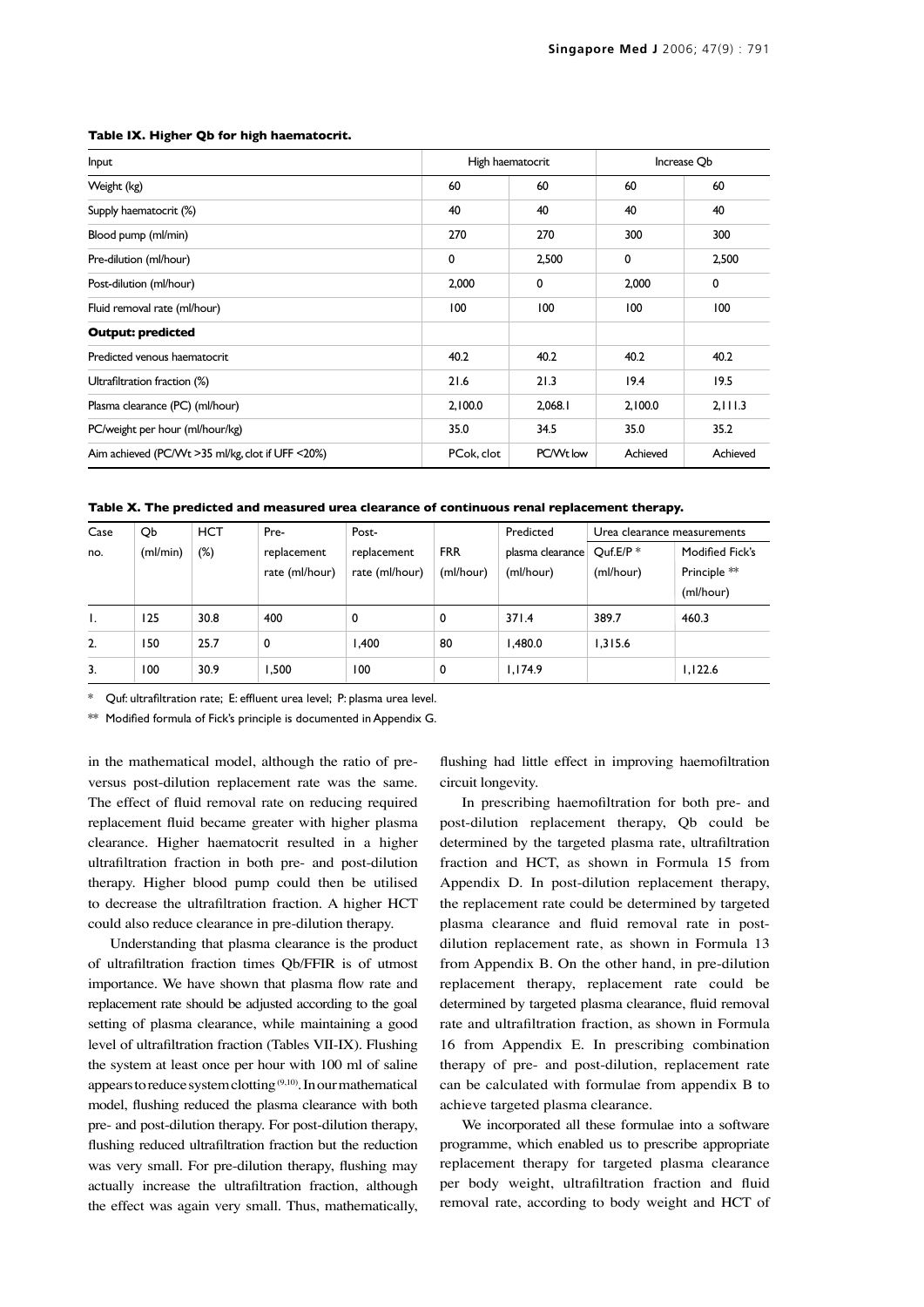the patient. We have re-evaluated these formulae and found close approximation between the predicted and measured urea plasma clearance. Lastly, the above formulae could be adjusted with  $93\%$  of plasma flow rate, or according to the plasma protein level $(11)$ . Nevertheless, the trend of predicted plasma clearance of urea will not vary much from our results.

In conclusion, pre-dilution therapy can reduce urea clearance significantly, and this needs to be compensated for by increasing the volume of ultrafiltration or increasing the blood flow rate. Flushing is of limited benefit and may reduce urea clearance. Blood flow rate and replacement rate can be determined with above mathematical model to achieve the targeted plasma clearance and ultrafiltration fraction.

# **ACKNOWLEDGEMENTS**

The author is grateful to all consultants, clinical specialists and clinical staff of the Intensive Care Unit and Nephrology Department of Hospital Kuching and Hospital Kuala Lumpur for their help.

#### **REFERENCES**

1. Manns M, Sigler MH, Teehan BP. Continuous renal replacement therapies: an update. Am J Kidney Dis 1998; 32:185-207.

- 2. Storck M, Hartl WH, Zimmerer E, Inthorn D. Comparison of pumpdriven and spontaneous haemofiltration in postoperative acute renal failure. Lancet 1991; 337:452-5. Comment in: Lancet 1991; 337: 985-6.
- 3. Ronco C, Bellomo R, Homel P, et al. Effects of different doses in continuous veno-venous haemofiltration on outcomes of acute renal failure: a prospective randomised trial. Lancet 2000; 356:26-30. Comment in: Lancet 2000; 356:1441-2.
- 4. Sigler MH, Teehan BP, Daugirdas JT, Ing TS. Slow continuous therapy. In: Daugirdas JT, Blake PG, Ing TS, eds. Handbook of Dialysis. 3rd ed. Philadelphia: Lippincott Williams & Wilkins, 2001:199-230.
- 5. Brunet S, Leblanc M, Geadah D, et al. Diffusive and convective solute clearances during continuous renal replacement therapy at various dialysate and ultrafiltration flow rates. Am J Kidney Dis 1999; 34:486-92.
- 6. Clark WR, Mueller BA, Kraus MA, Macias WL. The role of renal replacement therapy quantification in acute renal failure. Am J Kidney Dis 1997; 30 (suppl 4):S10-4.
- 7. Clark WR, Mueller BA, Kraus MA, Macias WL. Dialysis prescription and kinetics in acute renal failure. Adv Ren Replace Ther 1997; 4 (suppl 1):S64-S71.
- 8. Clark WR, Mueller BA, Kraus MA, Macias WL. Renal replacement therapy quantification in acute renal failure. Nephrol Dial Transplant 1998; 13 (suppl 6):S86-S90.
- 9. Prasad GV, Palevsky PM, Burr R, et al. Factors affecting system clotting in continuous renal replacement therapy: results of a randomized, controlled trial. Clin Nephrol 2000; 53:55-60.
- 10. Paganini EP. Slow continuous haemofiltration and slow continuous ultrafiltration. ASAIO Trans 1988: 34:63-6.
- 11. Daugirdas JT, Van Stone JC. Physiologic principles and urea kinetic modeling. In: Daugirdas JT, Blake PG, Ing TS, eds. Handbook of Dialysis. 3rd ed. Philadelphia: Lippincott Williams & Wilkins,  $2001:15-45$

# **Appendix A**

| Plasma flow rate, PFR (ml/hour) = [Qb (ml/min) $\times$ 60 – FLUSH (ml/hour)] $\times$ (1 – HCT)                                             |             |
|----------------------------------------------------------------------------------------------------------------------------------------------|-------------|
| ог                                                                                                                                           |             |
| $PFR$ (ml/min) = (Ob – FLUSH/60) $\times$ (1–HCT)                                                                                            | (Formula 1) |
| where Qb is defined as blood pump rate,                                                                                                      |             |
| HCT is defined as haematocrit, and                                                                                                           |             |
| FLUSH is defined as flushing rate.                                                                                                           |             |
| Filter fluid inflow rate, FFIR = PFR + FLUSH + PRE                                                                                           | (Formula 2) |
| where PRE is defined as pre-dilution replacement rate.                                                                                       |             |
| Fluid removal rate, FRR = FLUSH + Fluid extraction rate                                                                                      | (Formula 3) |
| Ultrafiltration rate, UF = PRE + POST + FRR                                                                                                  | (Formula 4) |
| where PRE is defined as pre-dilution replacement rate, and                                                                                   |             |
| POST is defined as post-dilution replacement rate.                                                                                           |             |
| Plasma clearance, PC (ml/hour) = $UF \times \frac{PFR}{FFIR}$                                                                                | (Formula 5) |
| Note: $PC = (PRE + POST + FRR) \times \frac{(Qb \times 60 - FLUSH) \times (1 - HCT)}{(Qb \times 60 - FLUSH) \times (1 - HCT) + PRE + FLUSH}$ |             |
| Ultrafiltration fraction, UFF = $\frac{\text{UF}}{\text{FFIR}}$                                                                              | (Formula 6) |
| Note: UFF = $\frac{PRE + POST + FRR}{(Qb \times 60 - FLUSH) \times (1 - HCT) + PRE + FLUSH}$                                                 |             |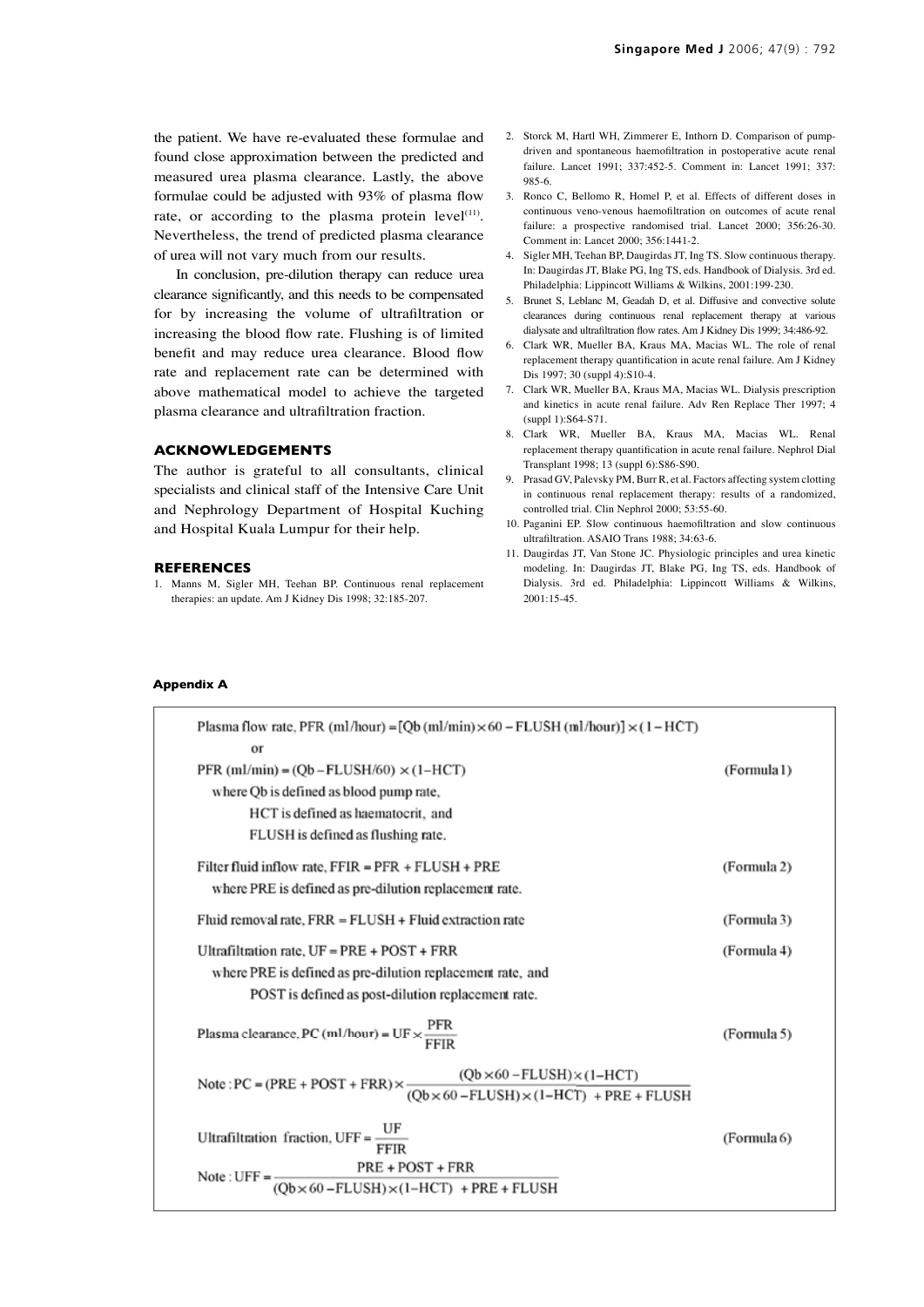# **Appendix B**

| In pre-dilution replacement therapy, from Formula 5 of Appendix A,<br>$PC = (PRE + POST + FRR) \times \frac{PFR}{FFIR}$<br>$PC \times FFIR = PRE \times PFR + POST \times PFR + FRR \times PFR$ |                |
|-------------------------------------------------------------------------------------------------------------------------------------------------------------------------------------------------|----------------|
| From Formula 2,<br>$PC \times PRE + PC \times PFR + PC \times FLUSH = PRE \times PFR + FRR \times PFR + POST \times PFR$                                                                        | (Formula 7)    |
| $PRE = \frac{PFR \times (PC - FRR - POST) + PC \times FLUSH}{PFR - PC}$                                                                                                                         | (Formula 8)    |
| In pre-dilution replacement setting without flushing, this formula can be simplified as:<br>$PRE = \frac{PFR \times (PC - FRR - POST)}{PFR - PC}$                                               | (Formula 9.1)  |
| In pre-dilution replacement setting without post-dilution, this formula can be simplified as:<br>$PRE = \frac{PRE \times (PC - FRR) + PC \times FLUSH}{PFR - PC}$                               | (Formula 9.2)  |
| In pre-dilution replacement setting without flushing and post-dilution, this formula can be simplified as:<br>$PRE = \frac{PFR \times (PC - FRR)}{PFR - PC}$                                    | (Formula 10)   |
| From Formula7,<br>$POST = \frac{PC (PRE + PFR + FLUSH)}{PFR} - PRE - FRR$                                                                                                                       | (Formula 11)   |
| In post-dilution replacement setting without flushing, this formula can be simplified as:<br>$POST = PC + \frac{PRE}{PER} - PRE - FRR$                                                          | (Formula 12.1) |
| In post-dilution replacement setting without pre-dilution, this formula can be simplified as:<br>$POST = PC + \frac{FLUSH}{PER} - FRR$                                                          | (Formula 12.2) |
| In post-dilution replacement setting without flushing and pre-dilution, this formula can be simplified as:<br>$POST = PC - FRR$                                                                 | (Formula 13)   |

# **Appendix C**

To achieve a given plasma clearance rate in a setting without flushing, in comparing pre- and post-dilution therapy, let r = ratio of pre-dilution over post-dilution replacement rate. From Formulae 10 and 13,

$$
r = \frac{PRE}{POST}
$$

$$
= \frac{PFR}{PFR - PC}
$$

(Formula 14)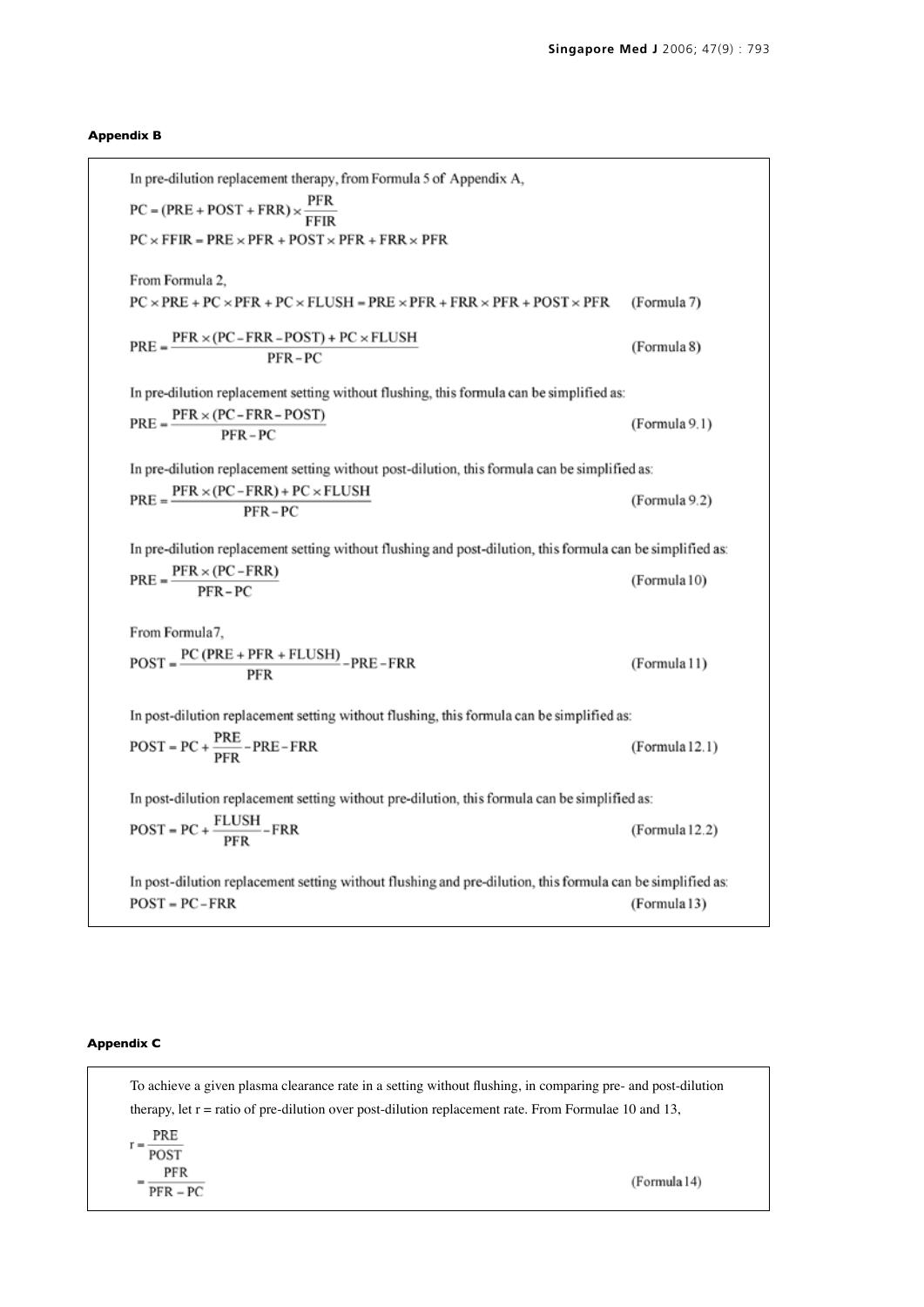# **Appendix D**

In pre-dilution replacement therapy, from Formulae 2, 6 and 10, and after numerous mathematical operations\*, we derive  $PFR = \frac{PC}{UFF}$ (Formula 15) In post-dilution replacement therapy, from Formula 5,  $PC = UF$ , and from Formula 6, PFR =  $\frac{\text{UF}}{\text{UFF}}$  – PRE, Considering Formulae 4 and 13,  $\therefore \text{PFR} = \frac{(\text{POST} + \text{FRR})}{\text{UFF}}$  $PFR = \frac{PC}{UFF}$ Thus, Formula 15 is applicable for both pre- and post-dilution replacement therapy. \* Note: In pre-dilution therapyFrom Formulae 2 and 6,  $PRE(1-UFF) = PFR \times UFF - FRR$  $\text{PRE} = \frac{\text{PFR} \times \text{UFF} - \text{FRR}}{1 - \text{UFF}}$ From Formula 10,  $PRE = \frac{PFR \times (PC - FRR)}{PFR - PC}$  $\therefore \frac{\text{PFR} \times (\text{PC}-\text{FRR})}{\text{PFR}-\text{PC}} = \frac{\text{PFR} \times \text{UFF}-\text{FRR}}{1-\text{UFF}}$  $\label{eq:prr} \text{PFR}\times\text{PC}+\text{PFR}\times\text{FRR}\times\text{UFF}=\text{PFR}^2\times\text{UFF}+\text{FRR}\times\text{PC}$  $\text{UFF}\times\text{[PFR$^2$--PFR}\times\text{(FRR$+}\frac{\text{PC}}{\text{UFF}}\text{)]} \text{=}-\text{FRR}\times\text{PC}$  $(\text{PFR}-\frac{\text{FRR}\times\text{UFF}+\text{PC}}{2\times\text{UFF}})^2=-\frac{\text{FRR}\times\text{PC}}{\text{UFF}}+(\frac{\text{FRR}\times\text{UFF}+\text{PC}}{2\times\text{UFF}})^2$  $\text{\textit{=}}-\frac{\text{FRR}\times\text{PC}}{\text{UFF}}+\frac{(\text{FRR}\times\text{UFF})^2+2\text{PC}\times\text{FRR}\times\text{UFF}+\text{PC}^2}{4\times\text{UFF}^2}$  $=\frac{-4 \text{UFF}\times \text{FRR}\times \text{PC} + (\text{FRR}\times \text{UFF})^2 + 2 \text{PC}\times \text{FRR} \times \text{UFF} + \text{PC}^2}{4 \times \text{UFF}^2}$  $\frac{{\rm (PC-UFF \times FRR)}^2}{{\rm 4UFF^2}}$  $\frac{\text{FRR} \times \text{UFF} + \text{PC}}{2 \times \text{UFF}} = \frac{\text{PC} - \text{UFF} \times \text{FRR}}{2 \times \text{UFF}}$ PFR =  $\frac{PRR \times UFF}{2 \times UFF}$  +  $\frac{PC - UFF \times FRR}{2 \times UFF}$ <br>PC  $=\frac{PC}{UFF}$ 

# **Appendix E**

From Formulae 10 and 14,<br>PRE =  $\frac{PC - FRR}{T}$ (Formula 16)  $1-UFF$